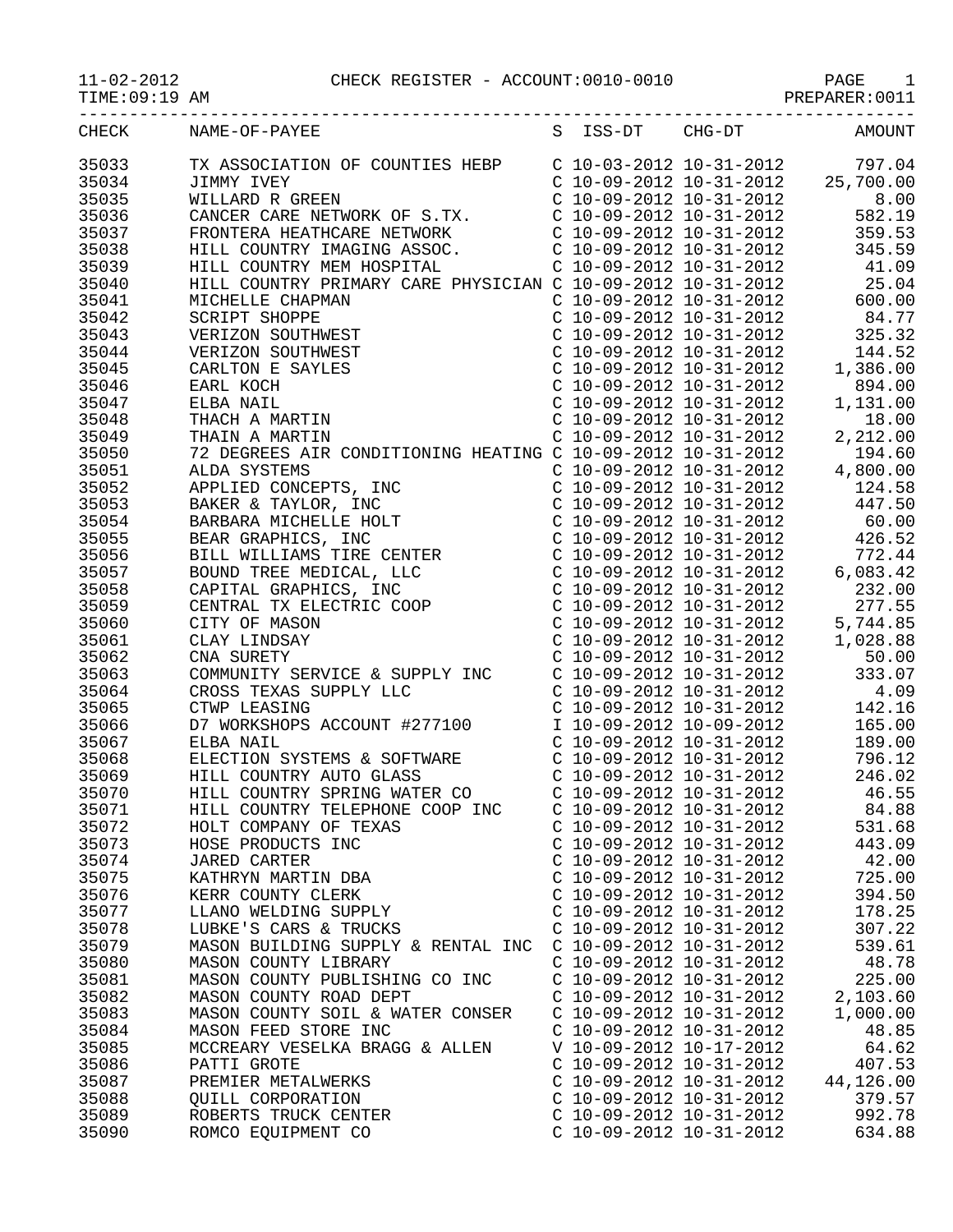## $11-02-2012$  CHECK REGISTER - ACCOUNT:0010-0010<br>TIME:09:19 AM

| TIME: 09:19 AM |                                                                                                                                                                                                                                                                                                                                                              |                             |          |
|----------------|--------------------------------------------------------------------------------------------------------------------------------------------------------------------------------------------------------------------------------------------------------------------------------------------------------------------------------------------------------------|-----------------------------|----------|
|                | CHECK NAME-OF-PAYEE S ISS-DT CHG-DT                                                                                                                                                                                                                                                                                                                          |                             | AMOUNT   |
|                | 35091 SHANNA PRICE 10-09-2012 10-09-2012 31.38<br>35092 SHERIE CLARKSON C 10-09-2012 10-31-2012 217.76<br>35093 SIXTH ADMINISTRATIVE JUDICIAL REG C 10-09-2012 10-31-2012 462.00<br>35094 SMITH STEEL CLARE                                                                                                                                                  |                             |          |
|                |                                                                                                                                                                                                                                                                                                                                                              |                             |          |
|                |                                                                                                                                                                                                                                                                                                                                                              |                             |          |
|                |                                                                                                                                                                                                                                                                                                                                                              |                             |          |
|                |                                                                                                                                                                                                                                                                                                                                                              |                             |          |
| 35095          |                                                                                                                                                                                                                                                                                                                                                              |                             |          |
| 35096          |                                                                                                                                                                                                                                                                                                                                                              |                             |          |
| 35097          |                                                                                                                                                                                                                                                                                                                                                              |                             |          |
| 35098          |                                                                                                                                                                                                                                                                                                                                                              |                             |          |
| 35099          |                                                                                                                                                                                                                                                                                                                                                              |                             |          |
| 35100          |                                                                                                                                                                                                                                                                                                                                                              |                             |          |
| 35101          |                                                                                                                                                                                                                                                                                                                                                              |                             |          |
| 35102          |                                                                                                                                                                                                                                                                                                                                                              |                             |          |
| 35103          |                                                                                                                                                                                                                                                                                                                                                              |                             |          |
| 35104          |                                                                                                                                                                                                                                                                                                                                                              |                             |          |
| 35105          |                                                                                                                                                                                                                                                                                                                                                              |                             |          |
| 35106          |                                                                                                                                                                                                                                                                                                                                                              |                             |          |
| 35107          |                                                                                                                                                                                                                                                                                                                                                              |                             |          |
| 35108          |                                                                                                                                                                                                                                                                                                                                                              |                             |          |
| 35109          |                                                                                                                                                                                                                                                                                                                                                              |                             |          |
|                |                                                                                                                                                                                                                                                                                                                                                              |                             |          |
| 35110          |                                                                                                                                                                                                                                                                                                                                                              |                             |          |
| 35111          |                                                                                                                                                                                                                                                                                                                                                              |                             |          |
| 35112          |                                                                                                                                                                                                                                                                                                                                                              |                             |          |
| 35113          | POSTMASTER<br>TRINITY TIT<br>VERIZON COM                                                                                                                                                                                                                                                                                                                     |                             |          |
| 35114          |                                                                                                                                                                                                                                                                                                                                                              |                             |          |
| 35115          |                                                                                                                                                                                                                                                                                                                                                              |                             |          |
| 35116          | $\begin{tabular}{l c c c c} \textbf{SIXTH} & \textbf{ADININISTRATIVE} & \textbf{JUDICIAL REG} & \textbf{C} & 10-09-2012 & 10-31-2012 & 462.00 \\ \textbf{STROERER & SOM, INC.} & \textbf{C} & 10-09-2012 & 10-31-2012 & 4,472.62 \\ \textbf{STROERER & AMRTIN & \textbf{C} & 10-09-2012 & 10-31-2012 & 150.00 \\ \textbf{TRAC HAMENTION & \textbf{C} & 10-0$ |                             |          |
| 35117          |                                                                                                                                                                                                                                                                                                                                                              |                             |          |
| 35118          |                                                                                                                                                                                                                                                                                                                                                              |                             |          |
| 35119          |                                                                                                                                                                                                                                                                                                                                                              |                             |          |
| 35120          |                                                                                                                                                                                                                                                                                                                                                              |                             |          |
| 35121          |                                                                                                                                                                                                                                                                                                                                                              |                             |          |
| 35122          |                                                                                                                                                                                                                                                                                                                                                              |                             |          |
| 35123          |                                                                                                                                                                                                                                                                                                                                                              |                             |          |
| 35124          |                                                                                                                                                                                                                                                                                                                                                              |                             |          |
| 35125          |                                                                                                                                                                                                                                                                                                                                                              |                             |          |
| 35126          |                                                                                                                                                                                                                                                                                                                                                              |                             |          |
| 35127          |                                                                                                                                                                                                                                                                                                                                                              |                             |          |
|                |                                                                                                                                                                                                                                                                                                                                                              |                             |          |
| 35128          | CLAY LINDSAY                                                                                                                                                                                                                                                                                                                                                 | C $10-22-2012$ $10-31-2012$ | 1,024.23 |
| 35129          | CTWP LEASING                                                                                                                                                                                                                                                                                                                                                 | $C$ 10-22-2012 10-31-2012   | 101.54   |
| 35130          | DIPSTICKS TIRE & LUBE                                                                                                                                                                                                                                                                                                                                        | $C$ 10-22-2012 10-31-2012   | 84.00    |
| 35131          | DOLLAR GENERAL-CHARGED SALES                                                                                                                                                                                                                                                                                                                                 | $C$ 10-22-2012 10-31-2012   | 18.50    |
| 35132          | ELBA NAIL                                                                                                                                                                                                                                                                                                                                                    | $C$ 10-22-2012 10-31-2012   | 140.00   |
| 35133          | ELECTION SYSTEMS & SOFTWARE                                                                                                                                                                                                                                                                                                                                  | $C$ 10-22-2012 10-31-2012   | 4,057.99 |
| 35134          | FRAN HOERSTER                                                                                                                                                                                                                                                                                                                                                | $C$ 10-22-2012 10-31-2012   | 9.79     |
| 35135          | GLOBAL CONNECT                                                                                                                                                                                                                                                                                                                                               | $C$ 10-22-2012 10-31-2012   | 1,054.25 |
| 35136          | HILL COUNTRY SOFTWARE                                                                                                                                                                                                                                                                                                                                        | $C$ 10-22-2012 10-31-2012   | 225.00   |
| 35137          | HINCKLEY'S COUNTRY STORE                                                                                                                                                                                                                                                                                                                                     | $C$ 10-22-2012 10-31-2012   | 31.61    |
| 35138          | HOLT COMPANY OF TEXAS                                                                                                                                                                                                                                                                                                                                        | $C$ 10-22-2012 10-31-2012   | 155.76   |
| 35139          | INTERSTATE ALL BATTERY CENTER                                                                                                                                                                                                                                                                                                                                | I 10-22-2012 10-22-2012     | 220.00   |
| 35140          | <b>JCPA</b>                                                                                                                                                                                                                                                                                                                                                  | I 10-22-2012 10-22-2012     | 60.00    |
| 35141          | JOHN GRIFFITH                                                                                                                                                                                                                                                                                                                                                | I 10-22-2012 10-22-2012     | 241.99   |
| 35142          | KELLY TARPLEY, R.D., L.D.                                                                                                                                                                                                                                                                                                                                    | I 10-22-2012 10-22-2012     | 50.00    |
| 35143          | KRISTY POWELL                                                                                                                                                                                                                                                                                                                                                | I 10-22-2012 10-22-2012     | 214.72   |
| 35144          | LEXISNEXIS RISK DATA MANAGEMENT                                                                                                                                                                                                                                                                                                                              | $C$ 10-22-2012 10-31-2012   | 40.25    |
| 35145          | LOWE'S PAY AND SAVE INC                                                                                                                                                                                                                                                                                                                                      | $C$ 10-22-2012 10-31-2012   | 312.47   |
| 35146          | LUCIO MORA                                                                                                                                                                                                                                                                                                                                                   | $C$ 10-22-2012 10-31-2012   | 1,174.08 |
|                |                                                                                                                                                                                                                                                                                                                                                              |                             |          |
| 35147          | M. PATRICK MAGUIRE                                                                                                                                                                                                                                                                                                                                           | $C$ 10-22-2012 10-31-2012   | 2,884.49 |

35148 MASON MONOGRAMS & MORE C 10-22-2012 10-31-2012 30.00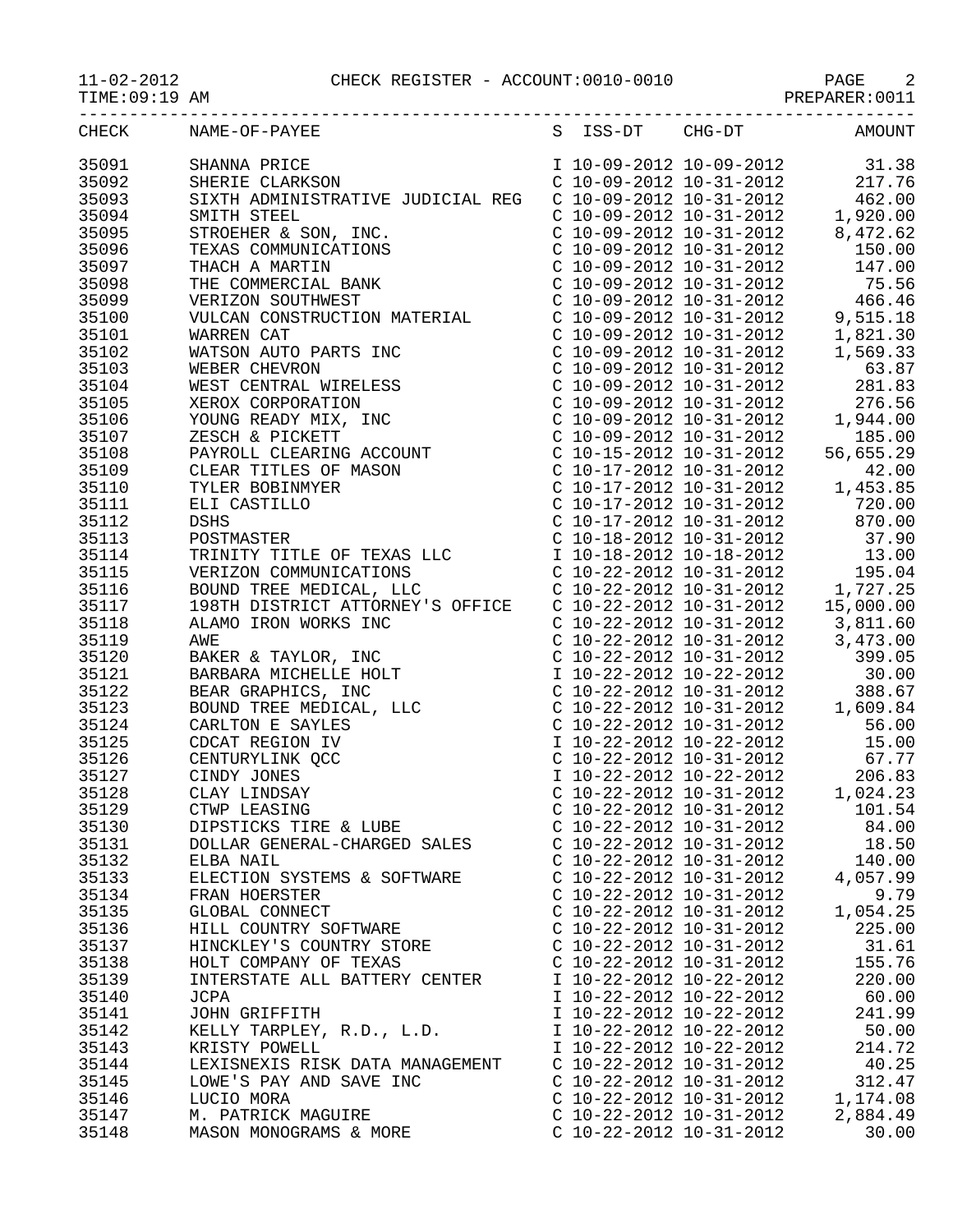11-02-2012 CHECK REGISTER - ACCOUNT:0010-0010 PAGE 3

| -201<br>$\lambda$ –<br>╭. |
|---------------------------|
|---------------------------|

TIME:09:19 AM PREPARER:0011

| CHECK | NAME-OF-PAYEE                                                                                                                                                                                                                                            | S | ISS-DT | $CHG-DT$                  | AMOUNT                                                            |
|-------|----------------------------------------------------------------------------------------------------------------------------------------------------------------------------------------------------------------------------------------------------------|---|--------|---------------------------|-------------------------------------------------------------------|
| 35149 | MCCREARY VESELKA BRAGG & ALLEN 10-22-2012 10-22-2012 1,251.85                                                                                                                                                                                            |   |        |                           |                                                                   |
| 35150 | MOTOROLA SOLUTIONS INC                                                                                                                                                                                                                                   |   |        |                           | C 10-22-2012 $10-31-2012$ 6,363.60                                |
| 35151 |                                                                                                                                                                                                                                                          |   |        |                           | I 10-22-2012 10-22-2012 66.50                                     |
| 35152 |                                                                                                                                                                                                                                                          |   |        |                           | C 10-22-2012 10-31-2012 589.77                                    |
| 35153 |                                                                                                                                                                                                                                                          |   |        |                           | C $10-22-2012$ $10-31-2012$ 80.00                                 |
| 35154 |                                                                                                                                                                                                                                                          |   |        |                           | 38.50                                                             |
| 35155 |                                                                                                                                                                                                                                                          |   |        |                           | 1 10-22-2012 10-22-2012 38.50<br>C 10-22-2012 10-31-2012 245.79   |
| 35156 |                                                                                                                                                                                                                                                          |   |        |                           | C $10-22-2012$ $10-31-2012$ 47.08                                 |
| 35157 |                                                                                                                                                                                                                                                          |   |        |                           | I 10-22-2012 10-22-2012 250.00                                    |
| 35158 |                                                                                                                                                                                                                                                          |   |        |                           | C $10-22-2012$ $10-31-2012$ 199.56                                |
| 35159 |                                                                                                                                                                                                                                                          |   |        |                           | $C$ 10-22-2012 10-31-2012 70.00                                   |
| 35160 |                                                                                                                                                                                                                                                          |   |        |                           | $C$ 10-22-2012 10-31-2012 70.00                                   |
| 35161 |                                                                                                                                                                                                                                                          |   |        |                           | $C$ 10-22-2012 10-31-2012 70.00<br>I 10-22-2012 10-22-2012 604.97 |
| 35162 |                                                                                                                                                                                                                                                          |   |        |                           |                                                                   |
| 35163 | MOTOROLA SOLUTIONS INC<br>NANCY SCHOLIBO<br>OVERDRIVE INC<br>PAM BEAM<br>PATTI GROTE<br>PROSOURCE SPECIALTIES<br>QUILL CORPORATION<br>SERGIO MORA<br>SHELL FLEET PLUS<br>STEVEN J PICKELL<br>THACH A MARTIN<br>THACH A MARTIN<br>THAIN A MARTIN<br>THE L |   |        | $C$ 10-22-2012 10-31-2012 | 420.00                                                            |
| 35164 |                                                                                                                                                                                                                                                          |   |        | $C$ 10-22-2012 10-31-2012 | 140.09                                                            |
| 35165 |                                                                                                                                                                                                                                                          |   |        | $C$ 10-22-2012 10-31-2012 | 200.00                                                            |
| 35166 | TX JUSTICE COURT JUDGES ASSOCIATION I 10-22-2012 10-22-2012 75.00                                                                                                                                                                                        |   |        |                           |                                                                   |
| 35167 | VERIZON SOUTHWEST<br>XEROX CORPORATION<br>JERICO CORPORATION C 10-22-2012 10-31-2012<br>C 10-22-2012 10-31-2012<br>C 10-22-2012 10-31-2012<br>C 10-23-2012 10-31-2012<br>C 10-23-2012 10-31-2012<br>STATE COMPTROLLER<br>C 10-24-2012 10-31-20           |   |        |                           |                                                                   |
| 35168 |                                                                                                                                                                                                                                                          |   |        |                           |                                                                   |
| 35169 |                                                                                                                                                                                                                                                          |   |        |                           |                                                                   |
| 35170 |                                                                                                                                                                                                                                                          |   |        |                           |                                                                   |
| 35171 | STATE COMPTROLLER                                                                                                                                                                                                                                        |   |        |                           |                                                                   |
| 35172 |                                                                                                                                                                                                                                                          |   |        |                           | $C$ 10-24-2012 10-31-2012 4,812.33                                |
| 35173 |                                                                                                                                                                                                                                                          |   |        |                           | 270.00                                                            |
| 35174 |                                                                                                                                                                                                                                                          |   |        |                           | 31,383.71                                                         |
| 35175 |                                                                                                                                                                                                                                                          |   |        |                           | 414.00                                                            |
| 35176 | COURTHOUSE RESTORATION FUND                                                                                                                                                                                                                              |   |        | $C$ 10-24-2012 10-31-2012 | 158.00                                                            |
| 35177 | HILL COUNTRY CHILDREN'S ADVOCACY CT I 10-24-2012 10-24-2012                                                                                                                                                                                              |   |        |                           | 193.00                                                            |
| 35178 | MASON COUNTY CHILD WELFARE BOARD                                                                                                                                                                                                                         |   |        |                           | $C$ 10-24-2012 10-31-2012 212.00                                  |
| 35179 | MASON SENIOR NUTRITION CENTER 10-24-2012 10-24-2012 355.00                                                                                                                                                                                               |   |        |                           |                                                                   |
| 35180 | <b>JANA RITTER</b>                                                                                                                                                                                                                                       |   |        |                           | I 10-29-2012 10-29-2012 438.78                                    |
| 35181 | PAYROLL CLEARING ACCOUNT                                                                                                                                                                                                                                 |   |        |                           | $C$ 10-30-2012 10-31-2012 82,071.44                               |